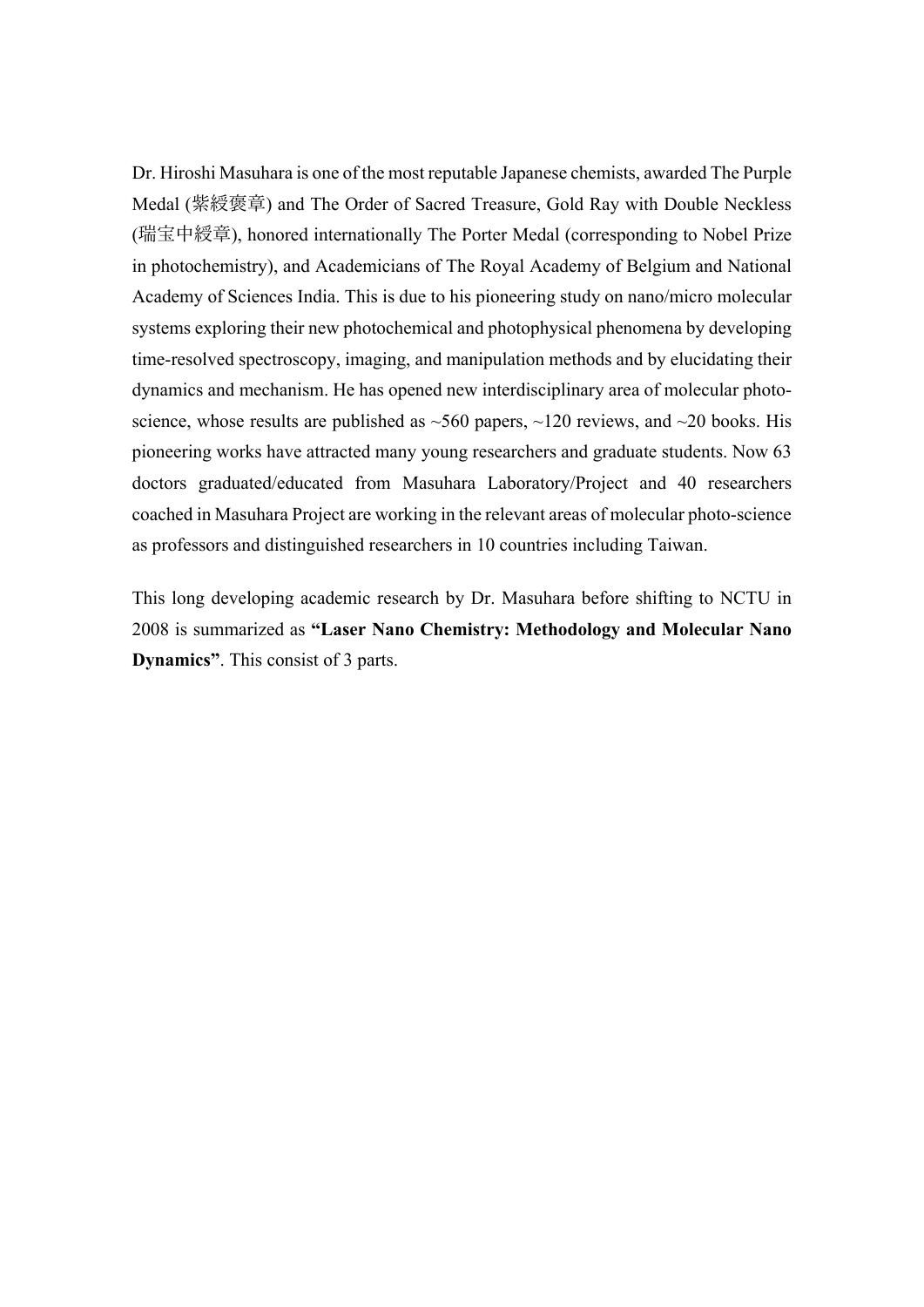#### **1) Laser Nano Spectroscopy and Nano Photochemistry**

Photophysical and photochemical dynamics of nano-crystals, nm-thin films and nmsurface/interface layers of solids were measured and analyzed with high energy and temporal resolutions similar to those in solution. Ultrafast intersystem crossing, charge separation, exciplex formation, and photothermal heating processes characteristic of the "solid" state were elucidated and first reported by the Masuhara group for aromatic molecules, dyes, EDA complexes, TiO2, polymers, and resists. Spectroscopy of single nanoparticles was examined as functions of their shape, size, morphology, internal structure, and environment. **Novel nm size effects on aromatic/polymer crystals and polymer nanospheres were investigated and their origins were confirmed to be structural confinement, namely, size-dependence of crystal lattice softening, molecular packing, and polymer conformation.** These novel effects are characteristic of molecular material, and completely different from well-known nm size effects of semiconductors and metals which are due to electron confinement.

#### **2) Laser Nano Manipulation and Chemistry of Photon Pressure**

 A focused near-infrared laser beam exerts mechanical force, called as photon pressure, on nanomaterials, enabling their trapping and manipulation. The optical trapping studies have been conducted mostly by physicists and optical engineers, while its extension to chemistry was started by the Masuhara group. By examining various polymer and supramolecular systems, Dr. Masuhara elucidated, for the first time, **molecular structure-photon pressure relation which opens a new field that could be coined "chemistry of photon pressure".** This is further being extended to trapping dynamics of single nanoparticles in solution at room temperature. He also developed a method of 3 dimensional trapping and manipulation of nanoparticles and applied it to fix the nanoparticles onto a substrate. **The nanoparticles were freely patterned with resolution of a few ten nm in solution.** Although the spatial resolution is less than that of the 2-dimensional surface manipulation by a STM tip at low temperature under vacuum, much broader applicability is very important for semiconductors, metal nanoparticles, biological material, cells, and protein crystals.

### **3) Laser Nano Ablation: Dynamics and Bio Application**

 Intense pulsed laser excitation of nano-sized droplets, aggregates, crystals, powders, and films generates high density excited states and intermediates. Their mutual interactions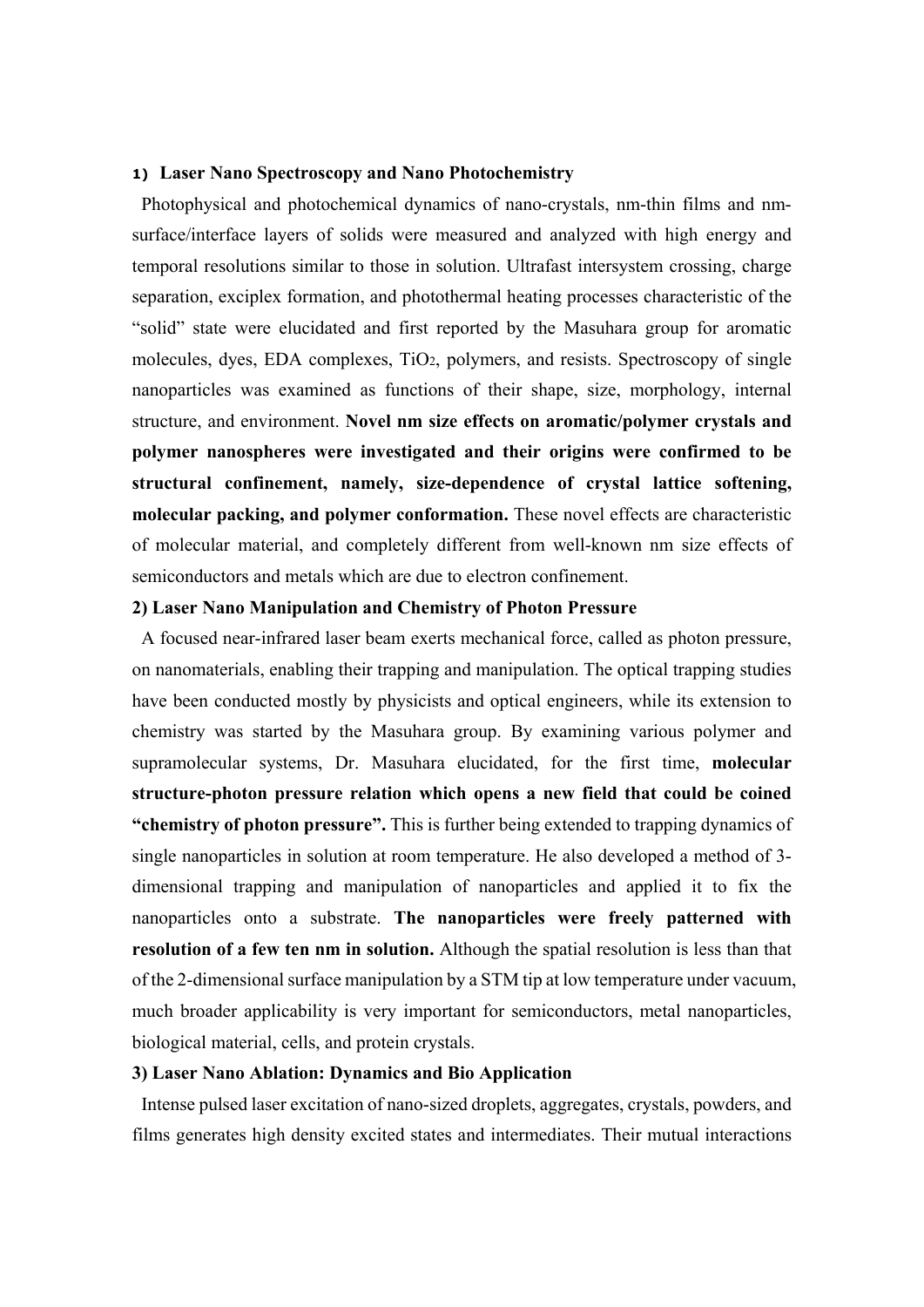and their successive absorption of excitation photons lead to ablation, expansion and subsequent contraction, surface protrusion, and so on. The Masuhara group developed time-resolved imaging methods to probe laser-induced morphological dynamics and combined them with the time-resolved spectroscopy. They extended systematic studies on nanosecond-, picosecond, and femtosecond laser ablation and related phenomena and determined rates of expansion, surface roughening, ablation, and contraction. They demonstrated how electronic excitation of molecules in solids evolves and leads to morphological changes. Based on these results, **molecular mechanisms of laser ablation was proposed; cyclic multiphotonic absorption mechanism for ns-excitation and a transient pressure mechanism due to very rapid electronic-vibrational energy conversion for fs-excitation.** All the processes are within the framework of a classic Jablonski diagram without additional states and intermediates such as plasma. Hence laser ablation and related dynamics are now understood as typical nonlinear photochemical phenomena.

 By utilizing the transient pressure induced by fs-excitation, Masuhara and his colleagues unraveled novel laser ablation phenomena and developed new methodologies. Femtosecond multiphoton excitation of molecular films gives discrete and multistep etching, fs ablation of microcrystals in solution gives **the smallest nanocrystal of a dye with the diameter of 13 nm by top-down method, and the shockwave induced by transient pressure can manipulate individual living cells from a substrate without damage. Dr. Masuhara also succeeded in the preparation of proteins crystals with high quality** and their model compounds by introducing femtosecond pulse into supersaturated protein solution. In addition, they succeeded in controlling the crystal growth with femtosecond multiphoton excitation. These results have important implications in the area of bioscience.

Prof. Masuhara was invited as a Chair Professor of NCTU in April 2008 and stayed in NCTU since then. **Key research results of his Laser Bio/Nano Science Laboratory in DAC NCTU** are classified into the below 3 topics. **The research was carried out under the strong support of ATU (Aiming Top University) Project of MOE** and published as  $\sim$ 100 papers and presented as  $\sim$ 100 invited lectures.

#### **1) Laser Trapping-Induced Molecular Crystallization and Crystal Growth**

Dr. Masuhara and his group first demonstrated laser trapping-induced crystallization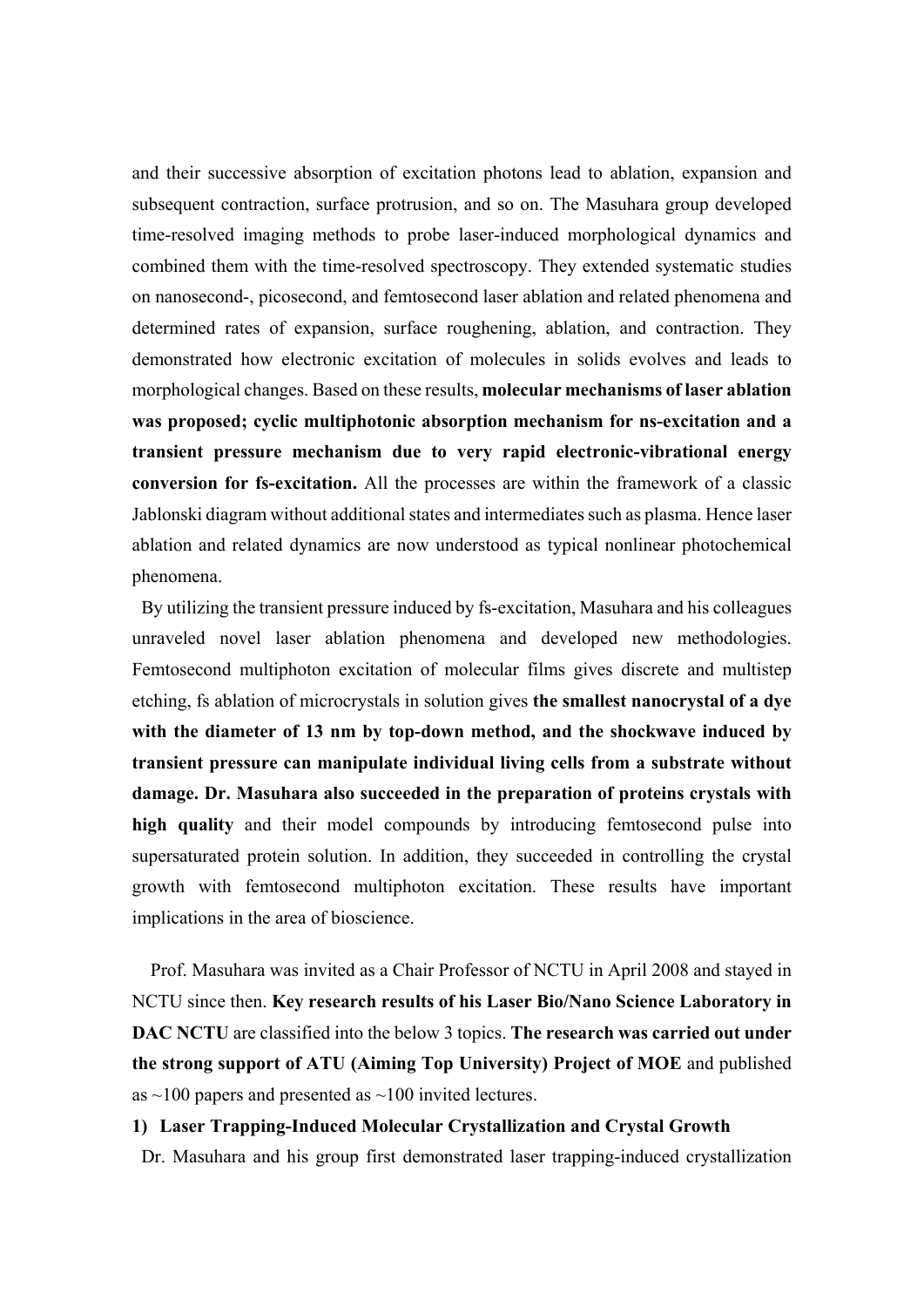ahead of the world. They have studied systematically sequential behavior of nucleation, growth, and dissolution of amino acids and a protein. Here one representative example of L-phenylalanine plate-like crystal is described. **Its crystal is prepared by a focused continuous-wave near-infrared laser beam even in unsaturated solution upon the laser irradiation into the air/solution interface.** One single crystal is generated from the focus and continuously grows two-dimensionally while being trapped by the laser. The crystal growth is stopped when the laser power is decreased. The crystal size is kept constant for a certain time period, and then the crystal starts dissolution. The growth and dissolution processes are directly followed under microscope and their rates are determined. Based on such approach Dr. Masuhara and his members concluded that **amino acid crystal is prepared and surrounded by a highly concentrated domain of a few hundreds of micrometers consisting of amino acid liquid-like clusters.** This crystallization mechanism receives much attention as a seminal proposal from NCTU and many international collaborations with Hokkaido and Saitama universities, Tokyo Institute of Technology, and Nara institute of Science and Technology have been carried out being supported by ATU Project.

## **2) Femtosecond Laser Trapping and Ejection of Dielectric Nanoparticles**

We have found a novel trapping and ejection phenomenon of nanoparticle characteristic of femtosecond laser trapping in solution, which has never been reported by CW laser trapping. The nanoparticles are trapped at the focus and then a rapidly and asymmetrically alternative nanoparticle ejection is observed as perpendicular to the linear laser polarization. Since that, a series of nanoparticles trapping experiments, such as dependences of laser polarization, pulse width and nanoparticle density, have been investigated in detail to elaborate this phenomenon. We propose that the unique directional ejection is due to the formation of strongly packed nanoparticle assembly during fs laser irradiation. In order to confirm the mechanism, we used different nanoparticles, chemically modified the surface of nanoparticles, introduced a fluorescent probe dye into the surface, and systematically extended experimental research. Trapping well generated by femtosecond laser beam that attracts and gathers nanoparticles repetitively. Inside the trapping well due to an intense femtosecond light field, the hydrophobic surface of nanoparticles enables the formation of an asymmetric assembly. Scattering and gradient forces are induced and once the scattering force overcomes the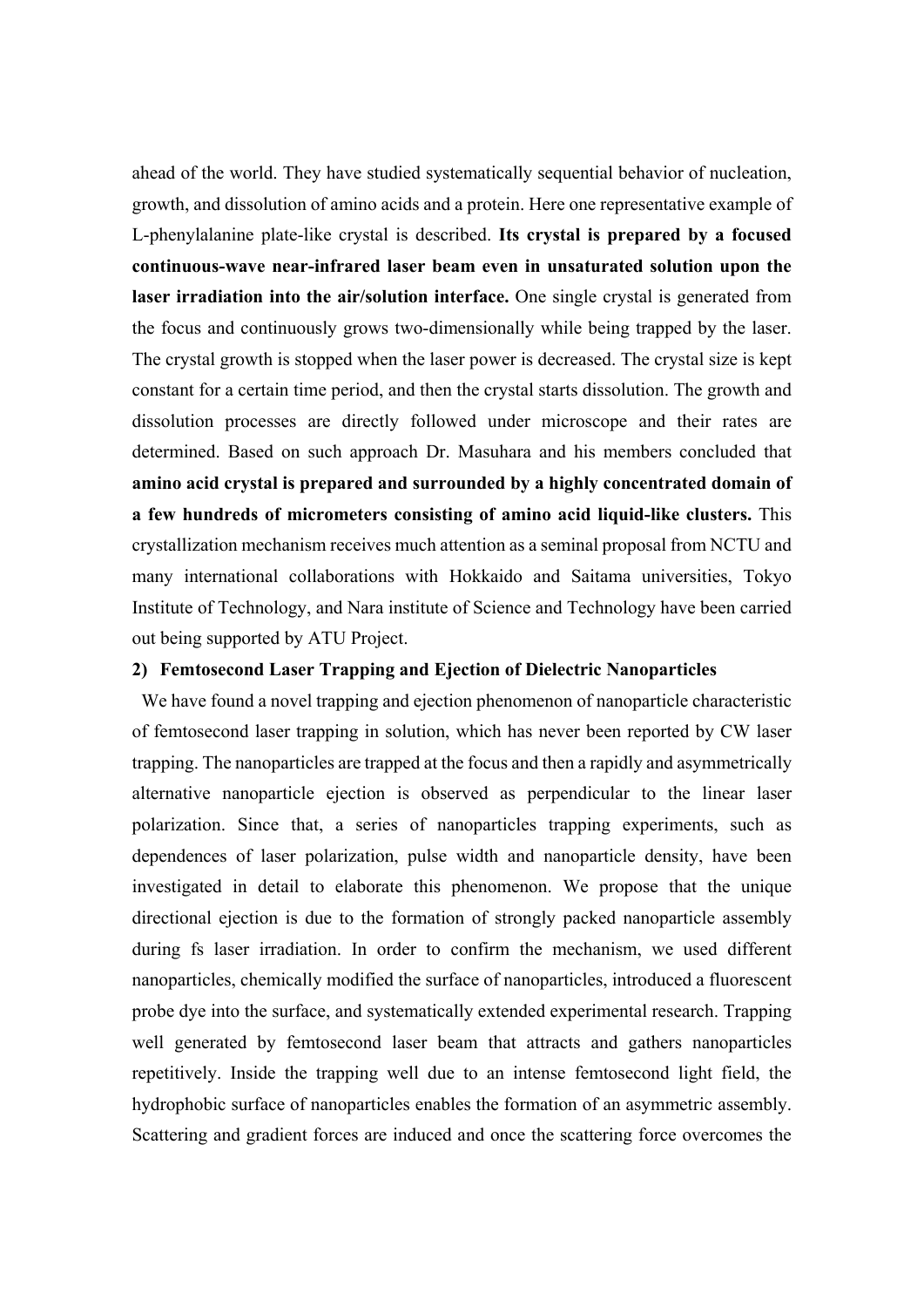trapping force, the assembly is ejected out to the surrounding. It is worth noting that the assembly was directly observed after being ejected under a certain condition. Their conclusion that **a strongly packed assembly of nanoparticles are fabricated by femtosecond laser pulse indicates a new potential methodology of light assisted assembling of molecules and nanoparticles.**

#### **3) In-situ Patterning and Controlling of Living Cells by Femtosecond Laser**

Femtosecond laser ablation induces bubbling in solution and a formed bubble expands rapidly form the focus to the outside. This expansion generates supersonic jet loading mechanical force on living cells and tissues located around the focus. The target cells are not directly irradiated, so that their photochemical damages are not induced. Further femtosecond laser ablation has superior features due to its photomechanical mechanism, leading less decomposition at the focus too. This laser ablation bubbling method was combined with photochemically and photothermally modified surface patterns, and novel control of living cells was achieved. Femtosecond laser ablation of physiological solutions generates shockwave and cavitation bubbles, and living cells are mechanically manipulated in solution and patterned on the modified surface of a glass. **Femtosecond laser ablation fabricating cytophobic and cytophilic domains enable us to form living cell patterns and to study cell migration and cell–cell interaction.** This method will be one of possible useful methods to construct future living cell tips and devices. The experimental studies were carried out under collaboration with Prof. F.-J.Kao of NYMU and Profs. Y.-K. Li and F.-Y. Hsu of NCTU, and also Prof. Y. Hosokawa of Nara Institute of Science and Technology.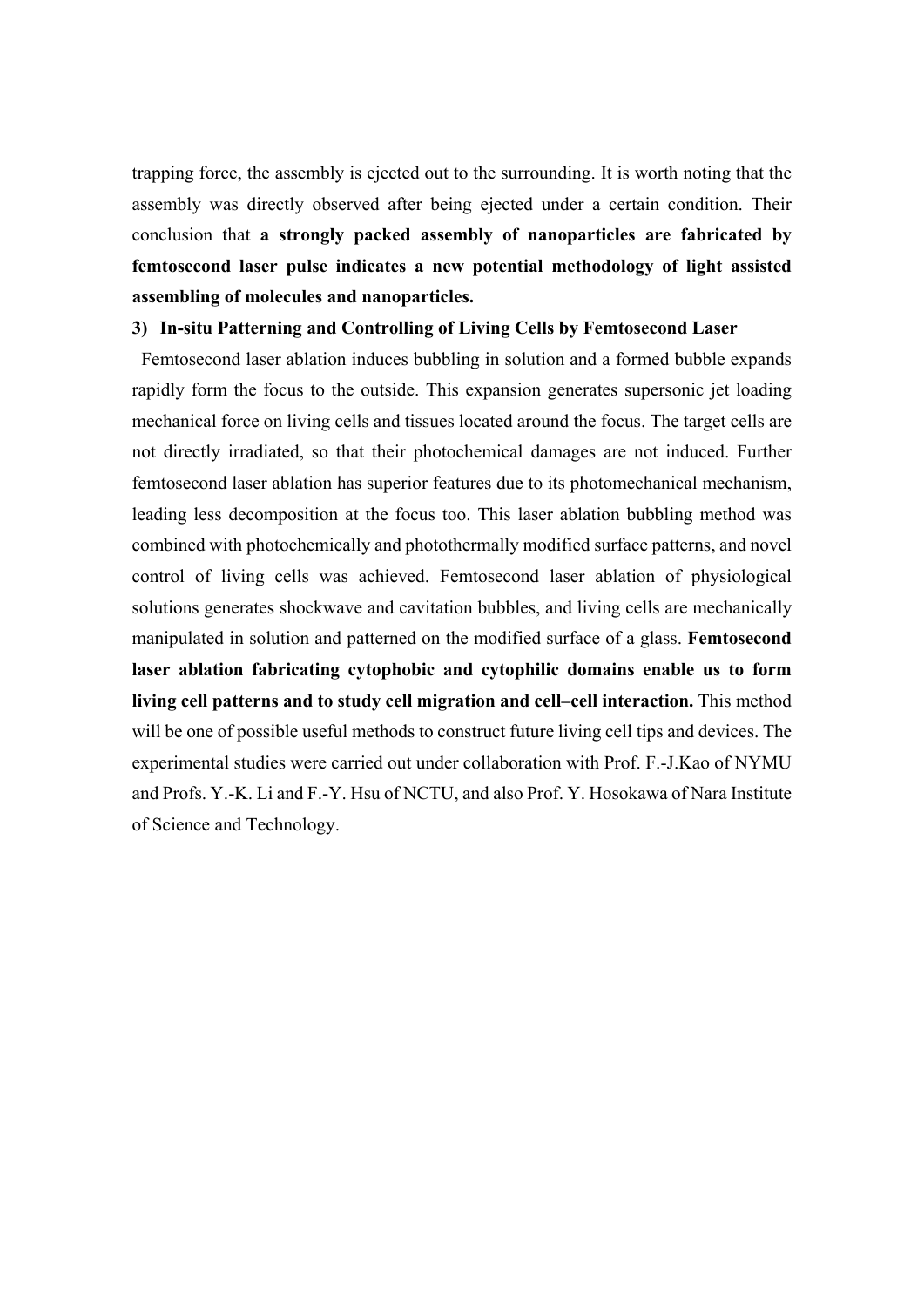## **CURRICULUM VITAE of Dr. Hiroshi MASUHARA**

Born in Tokyo on March 29, 1944 as a sun of Ryoji and Midori MASUHARA

## **Education**

Ph. D., in chemistry, Osaka University with Prof. Noboru Mataga (1971) Mc. D., in chemistry, Tohoku University with Prof. Masao Koizumi (1968) B. A., in chemistry, Tohoku University with Prof. Masao Koizumi (1966)

### **Academic position**

Chair Professor, National Chiao Tung University (2008-present) Chief Scientist, Hamano Life Science Research Foundation (2007-2008) Professor Emeritus, Osaka University (2007-present) Professor, Osaka University (1991-2007) Professor, Kyoto Institute of Technology (1984-1991) Research Associate, Osaka University (1972-1984) Postdoctoral Fellow, Osaka University (1971-1972) with Prof. Noboru Mataga

## **Academy Members**

Foreign Fellow of National Academy of Sciences, India (2010-present) Foreign Member of Royal Flemish Academy of Belgium (1998-present)

## **Society Fellows and Honored Doctor**

Emeritus member of Japanese Society of Molecular Science (2019 - present) Emeritus member of Japanese Photochemistry Association (2017 - present) The Chemical Society of Japan Fellow (2010-present) IUPAC Fellow (2007 - 2011) Doctor Honoris Causa de Ecole Nomale Superier de Cachan, France (2006-2013)

## **Highly Ranked Governmental Awards**(**Emperor of Japan**)

The Order of the Sacred Treasure, Gold Rays with Neck Ribbon (2017), 瑞宝中綬章 The Purple Ribbon Medal (2008), 紫綬褒章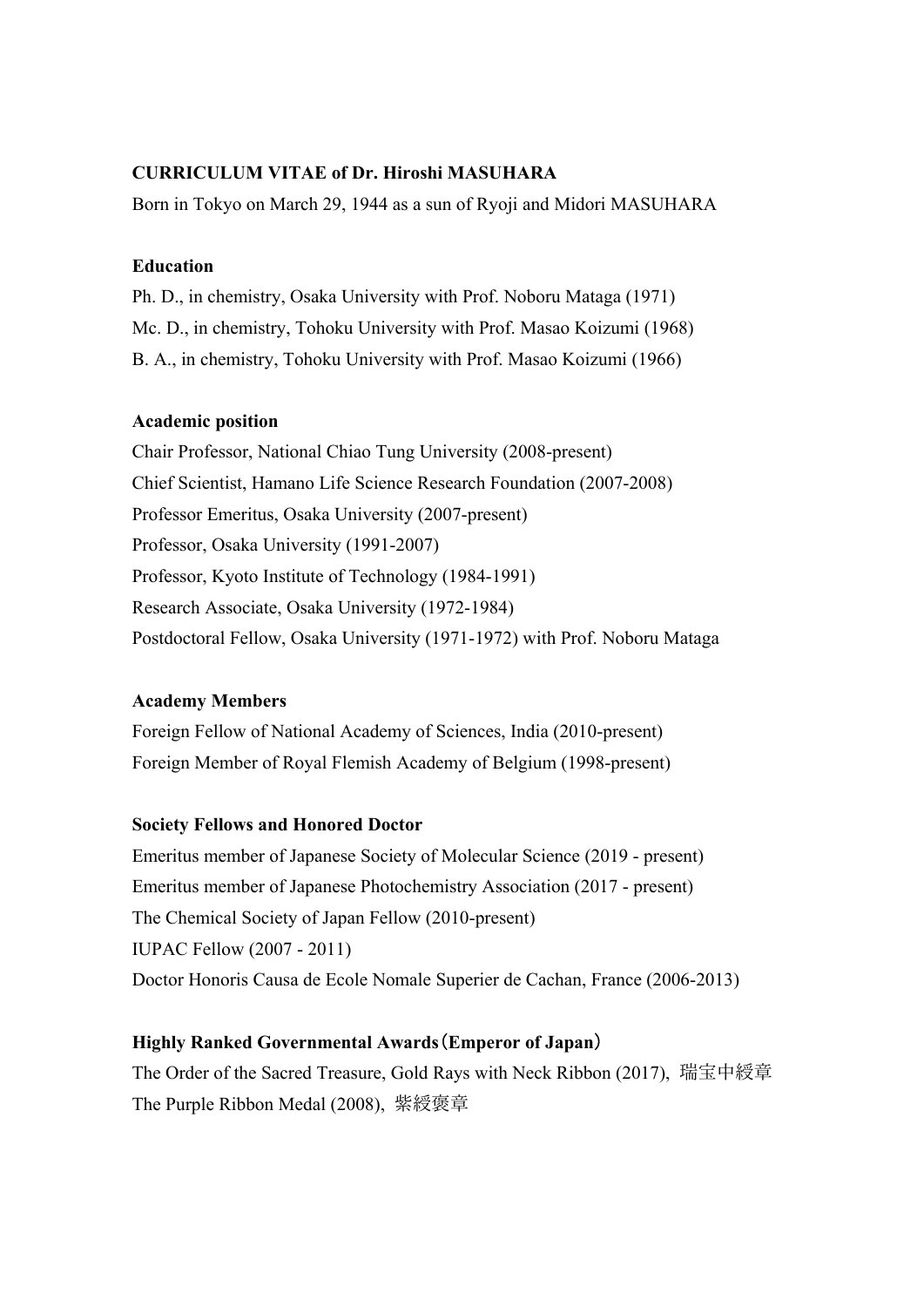#### **Scientific Awards and Prizes**

Asian and Oceanian Photochemistry Association Award (2010)

Mizushima-Raman Lectureship, JSPS-India DST (2010)

Mukai Prize (2010)

Outstanding Scholar Award of Foundation for the Advancement of Outstanding Scholarship, Taiwan (2008)

Spectroscopic Society of Japan Award (2006)

Porter Medal (European, American and Asian Photochemistry Association) (2006)

The Chemical Society of Japan Award (2006)

Kenjiro SAKURAI Memorial Award, Optical Industrial Technology Development Association (2005)

Osaka Science Prize (1994)

Divisional Award of the Chemical Society of Japan (1994)

Moet Hennessy Louis Vuitton International Prize "Science for Art" Excellence de Da Vinci, France (1993)

Japanese Photochemistry Association Award (1989)

### **Society Honor**

Masuhara Lectureship Award was started in Asian and Oceanian Photochemistry Conference (2012 - present)

Hiroshi Masuhara Festschrift of **J. Phys. Chem. C,** American Chemical Society (2009) Hiroshi Masuhara Special Issue of **Photochemical and Photobiological Sciences**, Royal Society of Chemistry (2005)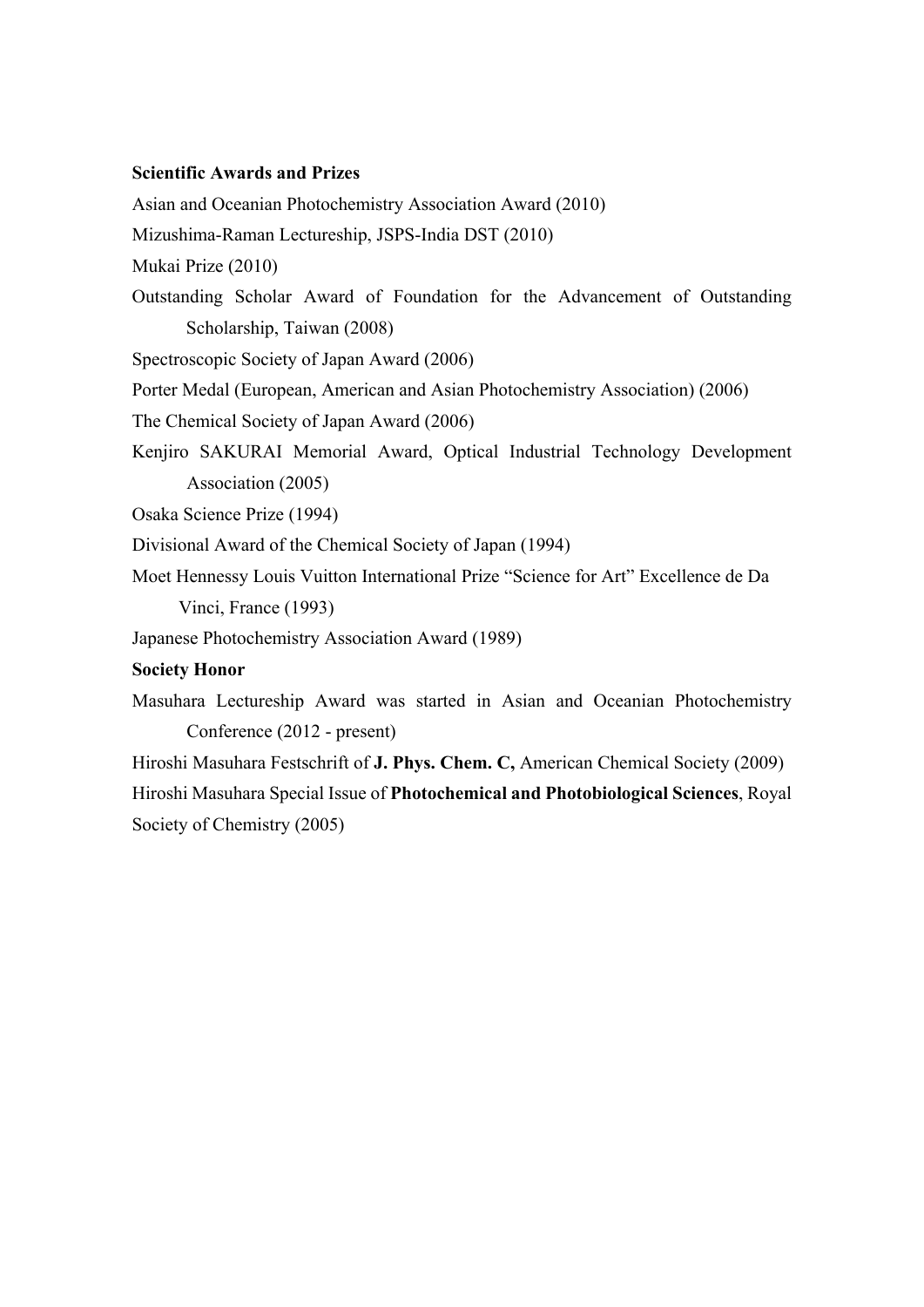

# Photochemical & **Photobiological Sciences**



## **Director of Group Research Project**

- Research Supervisor, PRESTO Project "Innovative Use of Light and Materials/Life", JST (Japan Science and Technology Agency) (2008-2015)
- Project Director of Grand-in-Aid for Scientific Research on Innovative Area "Molecular Nanodynamics", Japanese Society for Promotion of Science (JSPS) (2004-2007),  $\sim$ 1x 10<sup>9</sup> JPY
- Project Director of Grand-in-Aid for Scientific Research on Innovative Area "Single Organic Nanoparticle", Japanese Society for Promotion of Science (JSPS) (1998- 2001),  $\sim$  5 x 10<sup>8</sup> JPY
- Director, Masuhara Microphotoconversion Project, Exploratory Research for Advanced Technology Program, Research and Development Corporation of Japan (1988- 1994),  $\sim$ 2 x 10<sup>9</sup> JPY

## **Professional Activity (Society President, Adviser, and Important Committee Member)**

Advisor for Australian Research Council Center of Excellence Project "Exciton Science" (2017-2022)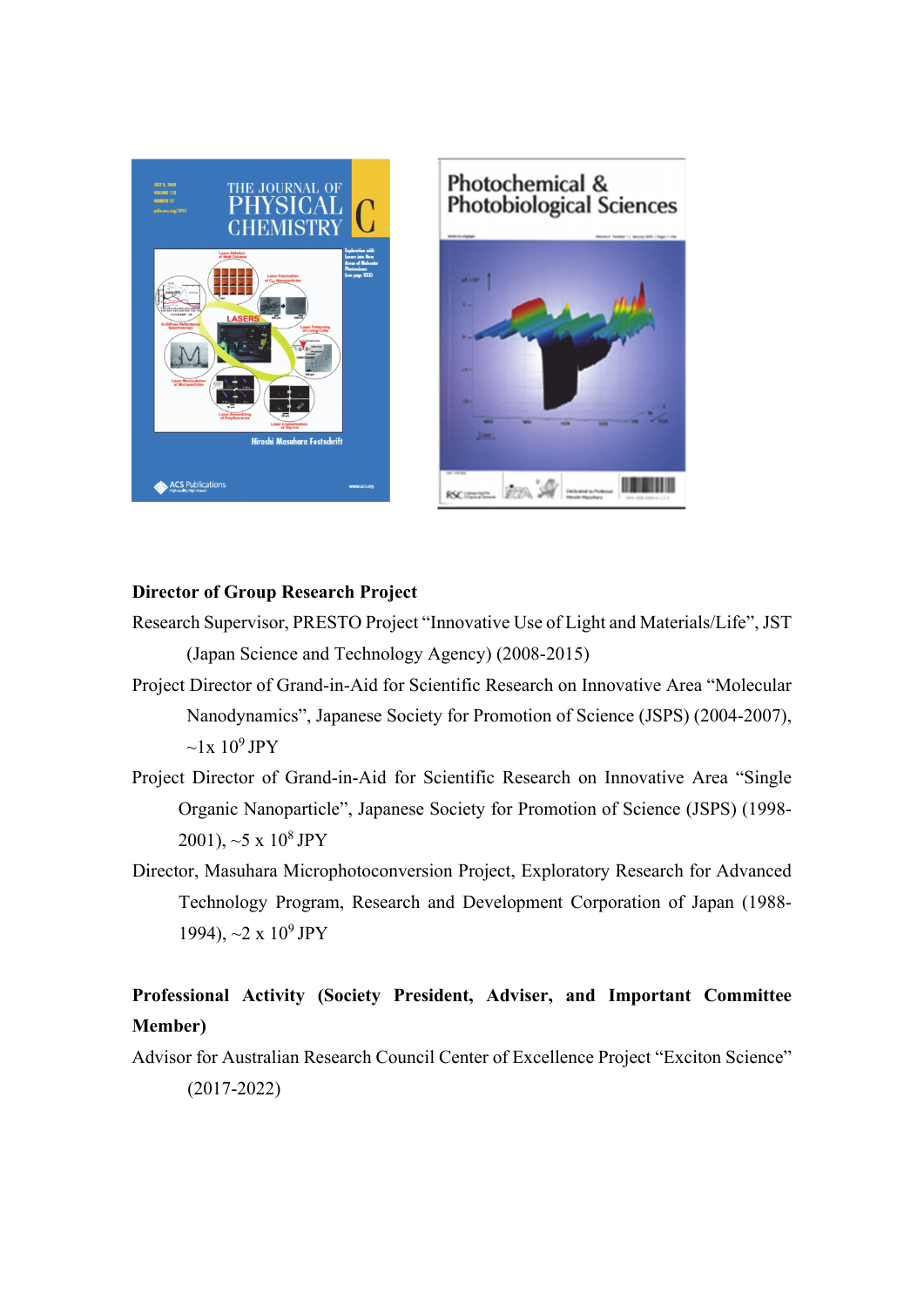- Advisor for Grand-in-Aid for Scientific Research on Innovative Area "Optical Manipulation of Nano Materials", Prof. Hajime Ishihara Project Leader, Japanese Society for Promotion of Science (JSPS) (2016-2021)
- Advisor for Grand-in-Aid for Scientific Research on Innovative Area "Photosynergetics", Prof. Hiroshi Miyasaka Project Leader, Japanese Society for Promotion of Science (JSPS) (2014-2019)

Advisor for Institute of Molecular Science, Okazaki, Japan (2013 - 2015)

- Advisor for Grand-in-Aid for Scientific Research on Innovative Area "Dynamic Ordering & Integrated Functions", Prof. Koichi Kato Project Leader, Japanese Society for Promotion of Science (JSPS) (2013-2018)
- Advisor for Grand-in-Aid for Scientific Research on Innovative Area "Strong Light-Matter Interaction", Prof. Hiroaki Misawa Project Leader, Japanese Society for Promotion of Science (JSPS) (2007-2011)
- Committee Member of INPAC Program, Katholieke Universiteit Leuven, Belgium (2007  $-2010$

Executive Committee Member of Chemical Society of Japanese (2007 - 2009)

Associate Member of Science Council of Japan (2006-2012)

Committee Member of Nano Program, Royal Dutch Academy (2003)

Committee Member of IAP Program, Ministry of Education of Belgium (2002 - present)

President of Asian and Oceanian Photochemistry Association (2002 - 2004)

- President of Japanese Photochemistry Association (2000 2001)
- Member of IUPAC Photochemistry Commission (1998 2001)

Executive Committee Member of Japanese Applied Physics Society (1997 - 2001)

Executive Committee Member of Japanese Photochemistry Association (1992 - 1995, 1998 - 2000)

#### **22 Guest Professorships in Japan, Taiwan, France, Belgium, China, and USA (IBM)**

## **Editor, Editorial Board, and Advisory Board Members in 15 Journals**

**Organization of Conference, Workshop, Seminar, and Summer Course**